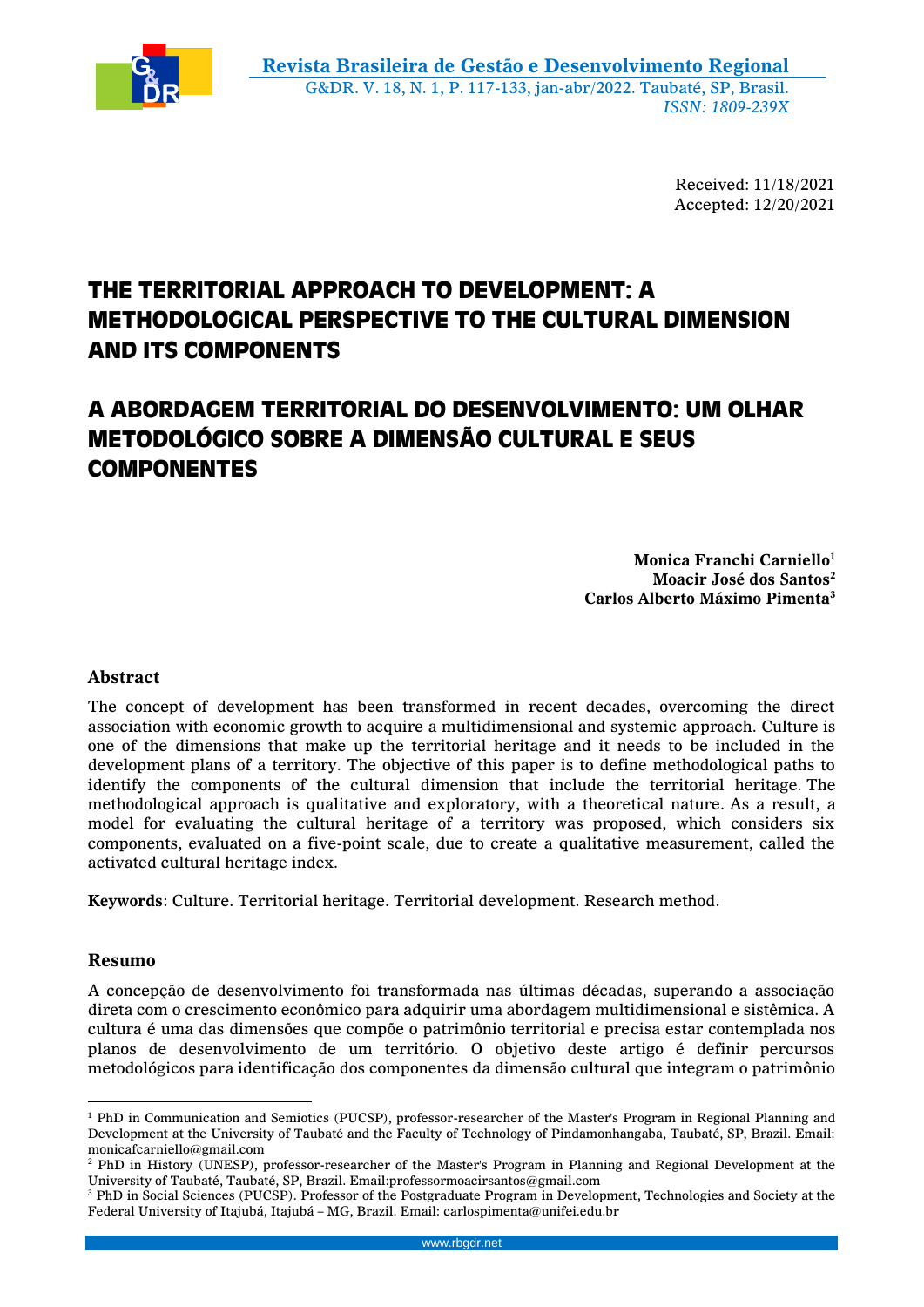territorial. A abordagem metodológica é qualitativa e exploratória, de cunho teórico. Como resultado, foi proposto um modelo de avaliação do patrimônio cultural de um território, que considera seis componentes, avaliados em escala de cinco pontos, com o intuito de criar uma mensuração qualitativa, denominada índice de patrimônio cultural ativado.

**Palavras-chave**: Cultura. Patrimônio territorial. Desenvolvimento territorial. Método de pesquisa.

### **Introduction**

This paper assumes the challenge of highlighting the cultural dimension as a constituent of the territory. Territory understood as a place in which values constituted in the political, economic and sociocultural field converge, which goes beyond the idea of political-administrative unity, strengthening itself through identifications, ways of life and ties.

The scope of this challenge provokes debate about the methodological resources capable of enabling the investigation of the particularities of each territory and, simultaneously, providing the constitution of a set of concepts and procedures capable of contributing to the consolidation of the field of knowledge relevant to territorial development.

Culture, understood as a resource (YÚDICE, 2004) or ordinary experience (WILLIAMS, 1992), shapes the territory and is delineated by it, in a dialectical relationship, derived from the historical flow in space and time, subject to the complexity of the conditions of material and social life. This recognition is the starting point for outlining means for the validation and measurement of culture as one of the dimensions of development, considering the territorialization of its complexity.

The research on territorial development stems from the recognition of the specificities present in each territory and the impossibility of implementing homogeneous conditions for development. This perception is a reflection of the thickening of debates about development in academic and political spheres, particularly regarding its multidimensional condition, in a way that converges with the complex thinking proposed by Morin (1996), in which (the debates) emphasize the need to overcome disciplinary or sectoral approaches to reality, when considering its various interrelated dimensions.

The territory, conceived as the result of power relations, based on concrete and symbolic relations (RAFFESTIN, 1993), incorporates the concreteness and contradictions of social relations, with disputes over control of material and immaterial goods that define the conditions of development. As the *locus* of the historical process, the territory is a central object of investigations that relate it to the multidimensional and interdisciplinary perspective of development.

Along this path, it is noteworthy that each territory has specific dynamics and it is necessary to articulate this recognition to the realization of particular diagnoses, based on concepts and consistent theoretical premises that allow a unity from the point of view of the analysis parameters, and not about the study object. The complexity of the territory demands a systemic view of the dimensions that compose it, with the challenge of understanding their interrelationships.

From this view, processes for the production of knowledge about the territory that promote the overcoming of economics perspectives of development are necessary, a rupture announced in the works of Furtado (1961; 1974), Sen (2000), Sachs (2002), Etges (2005), among others, to open up a new possibility of understanding development processes, in which elements hitherto neglected or little evidenced are incorporated as constituents of this phenomenon. Dallabrida (2020, p.12) presents the dimensions of the composition of a territory's heritage.

> The territorial heritage is conceived here as a set of assets and resources, material and immaterial, which have accumulated throughout history in a given territory, resulting from historical processes of construction and socioeconomic and cultural reconstruction, in relation to the environmental environment. It includes both elements inherited from the distant past, and those that constantly overlap the territory (DALLABRIDA, 2020, p. 12).

It should be noted that this reflection is the result of research carried out in projects entitled, respectively, "Territorial heritage as a reference in the development process of territories or regions (Research Productivity grants (PQ) of the National Council for Scientific and Technological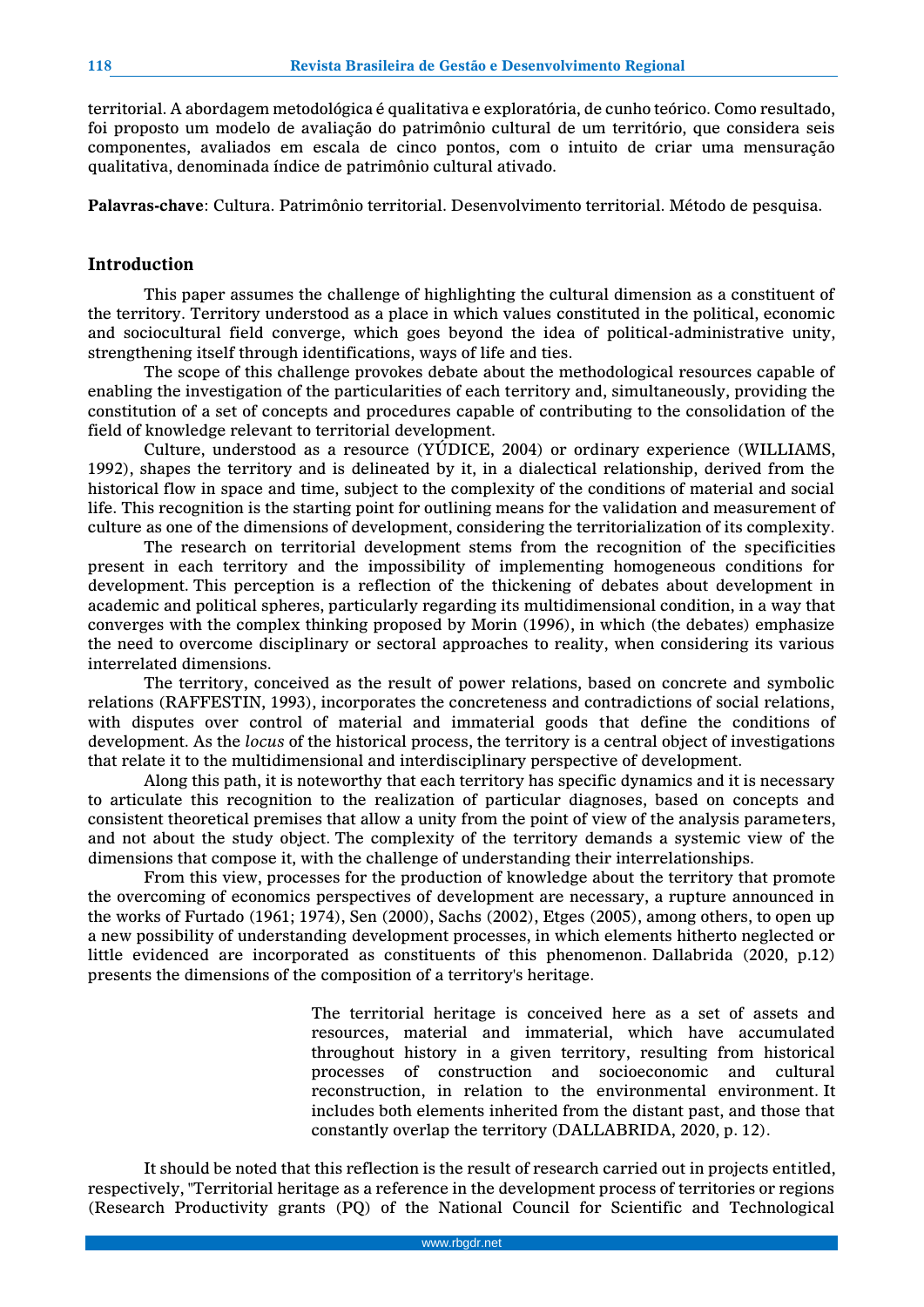Development - CNPq))" and "Territorial heritage: validation and improvement of methodological tools (Postgraduate Program in Sustainable Territorial Development - PPGDTS)/UFPR)", with relevant contributions to issues of territorial heritage from the perspective of culture, a dimension that makes up and contributes to the relations established in the territory. It is also noteworthy that, through this insertion, the objective of this paper is to define methodological designs to identify the components of the cultural dimension that include the territorial heritage.

To achieve the stated pretension, the theoretical parameters related to the investigation of cultural heritage were discussed, which in turn support the methodological designs capable of contributing to the identification of the components of the cultural dimension.

Five sections are established from this introduction. The second section presents the theoretical parameters of the work, in which the variables that include the cultural dimension are explained, while the third outlines the method relevant to the research. The fourth presents the results and corresponding discussion, while the last explains the final considerations.

#### **Theoretical Reference**

The correlations between territory and culture, in terms of the cultural dimension of the territorial heritage privileged here, impose an explicit understanding of territory and culture. Intertwined, they point to a methodological path (components and methods) for research on territorial heritage mediated by the dimensions of culture, without losing sight of development (as a field of knowledge production).

### **Dimensions of territorial heritage**

The territory, conceived as "[...] private spaces that allow for mediation between the individual and the outside world" (PECQUEUR, 1992, p. 84), is a fundamental reference for the understanding and analysis of development processes, as states Dallabrida, Rotta and Büttenbender (2021); Raffestin (1993); Pecqueur (1992).

Milton Santos (1988; 2006), in his work, discusses territory as a category of analysis. However, he does not refer to the form-territory, but to what he calls "used territory". The territory is the object of social analysis based on human use. A territory is configured based on the natural systems existing in it, added to the action of man.

> The two categories, object and action, materiality and event, must be treated as a unit. The events, the actions are not geographically indifferent. There is, at each moment, a relationship between the value of the action and the value of the place where it takes place; without this, all places would have the same use value and the same exchange value, values that would not be affected by the movement of history (SANTOS, 2006, p.56).

Favareto (2020), by highlighting aspects that need to be considered in the territorial approach to development, emphasizes that territories are formed by social systems which, in turn, are the basis for economic activity and, ultimately, for human life. Furthermore, the author alerts to the interdependence between the dimensions of reality, identified as society and nature, economic and social, political and cultural dimensions.

Culture comes to be understood as an essential element of development processes anchored in the epistemological currents of decentering and decoloniality, which Sousa Santos (2009) synthesized under the expression Epistemologies of the South. In this approach, erasure is evidenced through the exclusion of cultures in the colonization processes throughout history. Giving visibility to these cultures and avoiding new erasures reaffirms culture as a fundamental element of territorial development.

Souza (2002) shows that culture has not always been considered a structural element of a society, when identifying urban planning models. This is the case of physical-territorial planning, focused on structural works, or sanitizing planning, responsible for segregating poverty to peripheral areas, approaches that are incompatible with the contemporary premises of territorial development. The following dimensions are part of the territorial heritage: social, economic, natural, cultural, institutional, human and intellectual (DALLABRIDA, ROTTA and BÜTTENBENDER, 2021).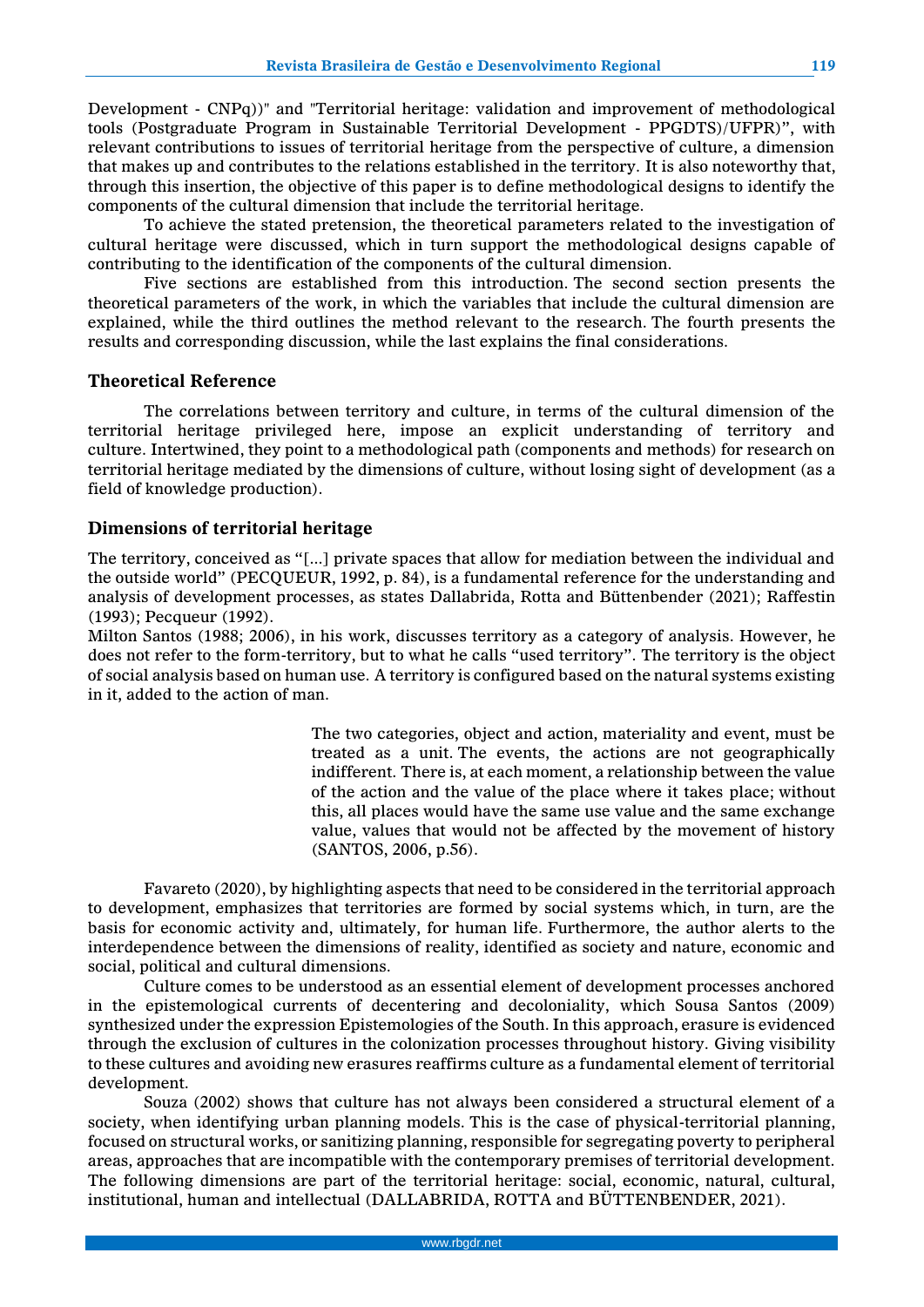This paper addresses the cultural dimension, its components and variables. For this, it is necessary to address what is understood by culture to construct a territorial development plan.

# **Contemporary cultural issues: a starting concept**

In the context of territorial heritage, culture takes on a powerful and relevant meaning in the context of local development, beyond platforms of economic growth, in which cultural, material and immaterial issues allow the visualization of other perspectives of readings about the territory. Perspectives that bring, in themselves, intimate correlations among territory, culture and development, but presuppose pointing out the notion of privileged culture.

In this proposal, culture is understood as a set of elements that translate into order, disorder, arbitrariness (CARVALHO, 2013). The complexity present in the concept of culture points to its multidimensionality, in the sense of the dynamics and fluency of the relationships that "shape" the reality of the place through culture. Therefore, thinking about territorial heritage implies recognizing the status of difference (present in the dynamics of the place, people, groups, architectures, knowledge and practices), considering that:

> The difference is constructed in the same process of its manifestation, that is, it is not an entity or expression of an accumulated cultural stock is a flow of representations, linked *ad hoc*, between the lines of external identities totalizing and essentialist (COSTA, 2015 p.149)

The respect (or identification) argument promoted by the institutionalization of the statute of difference fostered an intimate link between territorial heritage, cultural diversity and law. The dynamics of cultural diversity cannot be accommodated to the instrumental functionalities of law, since culture is within a disputed field. In other terms:

> La protección de la diversidad cultural es un imperativo ético inseparable del respeto de la dignidad humana. Entraña un compromiso con los derechos humanos y las libertades fundamentales y requiere la plena realización de los derechos culturales, incluido el de participar en la vida cultura (NACIONES UNIDAS, 2010, p. 11)

The experience of enjoying cultural life, given the statute of law and human dignity, addresses issues of territorial heritage, linked to culture, beyond the determinism of economic growth as a belief in a victorious, a unique social organization. If culture is order, disorder, arbitrariness, as mentioned above, it presents within its dynamics countless processes of resignifications, which, in its complexity, have the potential to promote developments in other orders outside of competitive, competitive formats, of violence of the victory of the "strongest" over the "weakest".

The concept of culture in this reflection is in the field of complexity theory, proposed by Carvalho (2013). The choice represents the multidimensional character of the field of territorial heritage, which presents itself as a theoretical-methodological tool for reading the multifaceted reality of the territory through culture. From this point of view,

> Trap-concept, culture is made up of standards, rules and institutions. Therefore, it is a factory of order, reproduction of the instituted. It is also identified with the superstructure, bifurcated into scientific culture and humanities culture, high culture and popular culture. From the perspective of complex thinking, culture is a circuit that involves order-disorder-interaction-organization composed of codes, patterns, modes of existence, knowledge (CARVALHO, 2013, p. 49).

The affiliation of the concept of culture to the field of complexity is in symmetry with the epistemological posture of decentering and decoloniality posed by Sousa Santos (2009), described in the previous item (issues of territorial heritage), envisioning the other, muffled or suppressed development processes).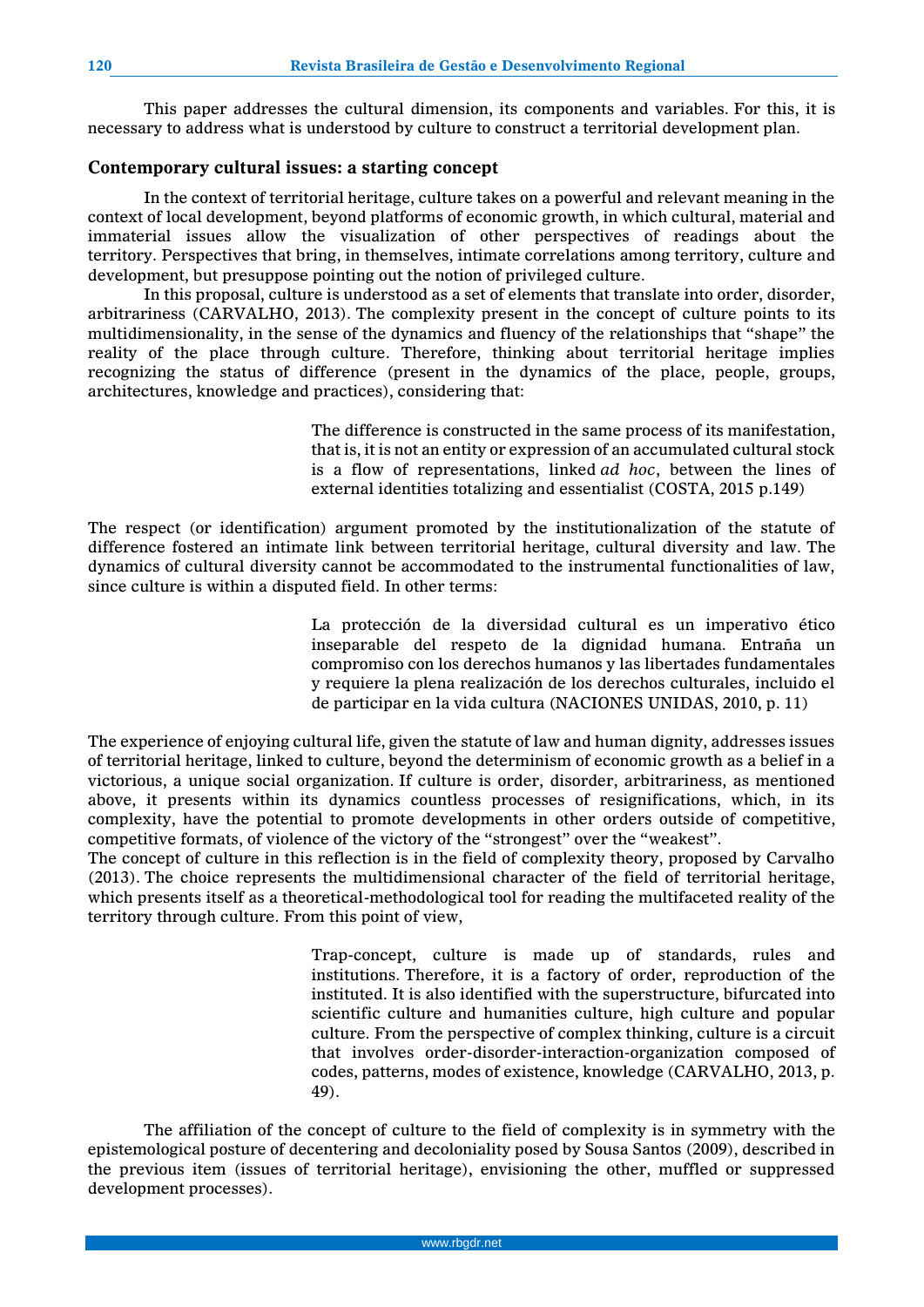It is about recognizing the difficulty of establishing unique (or exclusive) development patterns or models. The dynamics of culture presuppose complexities that go beyond the determinism of the binarity between the strong and the weak, the local and the global, the erudite and the popular, the good and the bad, the developed and the backward, the urban and the rural. In its countless interfaces, ruptures with the binarities inscribed by the current of economic development can be seen.

In the context of cultural heritage, culture does not apply only to cultural expressions, referencing the concept used above. Culture represents values, a set of elements that give material and immaterial form to a given society (order), as it has the ability to reveal dynamics, tensions and alternatives (disorder and arbitrariness) for the various groups that comprise it.

It is evident that culture is characterized as a significant element in matters of territorial heritage, as it reveals the reality and historical dimensions of the place and permeates development, incorporating the social, sustainability, symbolic and economic aspects of other platforms.

From that place, with strength to confront the hegemonic model of development, culture reveals the ordinary context of human experience in a given time-space and exposes its potential for generating income and equitable distribution of wealth.

Still in the same place, based on the conception put forward by Williams (1992, p. 186), culture promotes "a fully comprehensive social and cultural life", as it has "[...] been used with constancy to refer to all modes of life of a people", and allows dialogues in the spheres of heritage and territory at the forefront of economic, social, political, subjective, symbolic disputes waged in the field of culture, powerful to the leverage of development processes that establish local dynamics regional bases and principles based on social justice.

Culture is a fundamental element of well-being as it generates a sense of cultural belonging and underlies individuals' choices, which impacts on people's identity and identification. The multiculturality of a society, therefore, needs to be respected and considered by the State in development policies.

#### **Culture as a component of the territory and dimension of development**

By adopting the territory as the centrality of development processes, culture comes to be understood as one of the constituent elements of development. This approach has its genesis in the 1960s, with the contribution of different areas of knowledge. Among the contributions, we highlight Cultural Studies, whose precursors are researchers from the center of Birmingham, England, including Richard Hoggart, who focused on the English working class in the post-World War II period (FELIPPI, BRANDT, 2016).

Such approaches spread and are reflected globally, such as the International Cooperation Law, set in the 1970s, which emphasizes the full development of the human being and the offering and opportunity to actively participate in the economic, social and cultural development of the society to which belongs (AGENCY SUIZA PARA EL DESARROLLO Y LA COOPERACIÓN – COSUDE, 2016).

In the relationship between culture and development, culture can be understood both as a resource and as a right. As a resource, it assumes the mission of promoting participation, in a way that converges with the dialogic approach to development (PERUZZO, 2004; SERVAES, 2007); as a right, it stands as a condition for development, as Sen's approach (2000) validates. Canclini (1981, p.43) warns that the "unequal appropriation of cultural capital and economic goods by the subaltern sectors of a nation". Heeding the warning, prospecting for a particular development policy should aim to promote equitable access to territorial heritage, including the cultural dimension.

In one territory, cultural hybridisms are identified, as affirmed by Canclini (1995), when using the term "multitemporal heterogeneity", which is related to the socio-historical process of Latin America, characterized by cultural juxtapositions and subjections resulting from the colonization process.

Cultural tensions are also perceived, in a different light, by Milton Santos (2006), when presenting the dynamism of the territory used to identify the flows, verticalities, subsystem in the entire space referring to hegemonic productive tasks, and horizontalities, zones of contiguity of origin in the territory itself.

It is understood that the multiculturality of a territory is a potential for development, and not a barrier, as stated by the colonialist vision. The protectionist approach of minority cultures is also overcome, in favor of a dialogical approach, "daily experiences of contact, cooperation and conflict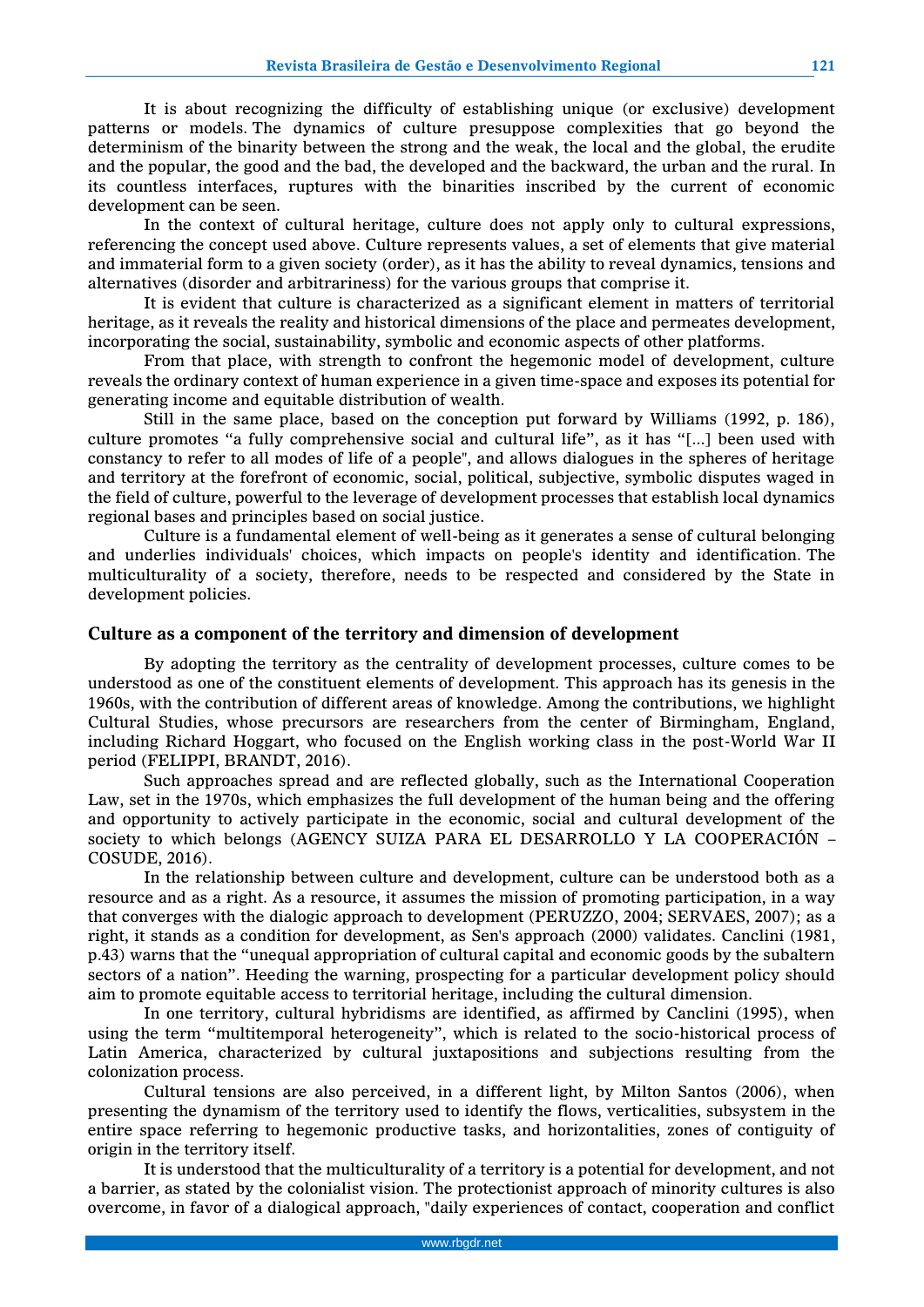that cross the supposed impermeability of the boundaries of race, culture, identity and ethnicity" (GILROY, 2005 apud COSTA, 2015, p. 150). Next, another approach to multiculturalism is presented

Ella es elvivero que permite a las distintas culturas enriquecerse y desarrollarse constantemente en contacto de unas conotras, evitando la deriva identitaria. Ella es una de las fuentes del desarrollo, entendido no solo en términos de crecimiento económico, sino también como médio para acceder a una existencia intelectual, afectiva, moral y espiritual satisfactoria (AGENCIA SUIZA PARA EL DESARROLLO Y LA COOPERACIÓN - COSUDE, 2016).

Culture understood as a dimension of territorial heritage is also supported by Raffestin's (1993) approach, by highlighting the symbolic boundaries of the territory, through representations, which validates the assertion that the territory is a process of social construction (FLORES, 2006), therefore, which cannot be understood in a way that is disconnected from the cultural dimension. The author reinforces that cultural elements are fundamental to the construction of the notion of identity of a territory, or, as highlighted by Hall (2016), the identification of the territory through its meaning networks. Understanding the culture and identity of a territory are fundamental aspects for development projects, since, according to Dallarida et al (2021), the social construction of the territory will always result from the encounter and mobilization of social actors who integrate a given geographic space and who seek to identify and resolve common problems.

## **Components of the cultural dimension in territorial heritage**

The objective of the paper is recovered, which aims to discuss the theoretical parameters related to the investigation of cultural heritage, to support a methodological proposal to diagnose the territorial heritage. Initially, the components of the cultural dimension are presented (Table 1).

| <b>COMPONENTS</b>                                                    | rabic 1: Components of the cultural annemologi<br><b>DESCRIPTION</b>                                                                                                                                                                                                                                                                                                                                                                                                                                                                                                                                                                                                                                                  | <b>AUTHORS</b>                                                                                        |
|----------------------------------------------------------------------|-----------------------------------------------------------------------------------------------------------------------------------------------------------------------------------------------------------------------------------------------------------------------------------------------------------------------------------------------------------------------------------------------------------------------------------------------------------------------------------------------------------------------------------------------------------------------------------------------------------------------------------------------------------------------------------------------------------------------|-------------------------------------------------------------------------------------------------------|
| Values and codes<br>of conduct                                       | - Promotion and respect for diversities, biodiversity and differences<br>through the strengthening of cultural democracy;<br>- Institutionalization of local policies of attention to the most vulnerable<br>groups and people, of social communication, of connectivity with<br>attention to the cultural dimension of development, economy of common<br>and sustainable goods;<br>- Promotion and furtherance of multicultural and intercultural strategies<br>for: social inclusion, opportunities and formation of respect for practical<br>alterities of associativism, cooperation and collectivism as ways of<br>promoting people's dignity (right to: difference, culture, well-being,<br>equity and rights). | Barros (2008;<br>2016<br><b>United Cities</b><br>and Local<br>Governments<br>(2015)<br>Pimenta (2021) |
| Knowledge and<br>practices of culture                                | - Appreciation of local knowledge and actions mediated by creativity,<br>horizontal interaction and freedom of expression;<br>- Participatory culture governance through open methodologies,<br>involving the community;<br>- Establishment of training spaces for the transmission of knowledge<br>and practices of culture as strategies for maintaining local knowledge.<br>- Creation of learning modalities that explore creativity and local<br>technologies wasted by the logic of the competitive market.<br>- Identification of innovations present in the local experience (tradition,<br>identities, trades, heritage, exchanges, aesthetics, lifestyle).                                                  | Pimenta (2017;<br>2018)<br>Calabre (2007)<br>Botelho (2016)                                           |
| Cultural<br>manifestations                                           | - Diversity and respect for cultural manifestations<br>- Public policies to promote cultural events<br>- Public organizations and civil society organized in favor of cultural<br>events                                                                                                                                                                                                                                                                                                                                                                                                                                                                                                                              | Burke (1993)<br>Candido (2001)<br>Dória and<br>Bastos (2018)<br>Santos (2017)                         |
| <b>Cultural facilities</b><br>(budget)/Access to<br>culture policies | - Territorial distribution of cultural facilities<br>- Public policies for access to culture<br>- Financial resources for culture                                                                                                                                                                                                                                                                                                                                                                                                                                                                                                                                                                                     | Rede Nossa<br>São Paulo<br>(2020)<br>São Paulo<br>(2014)                                              |

# **Table 1:** Components of the cultural dimension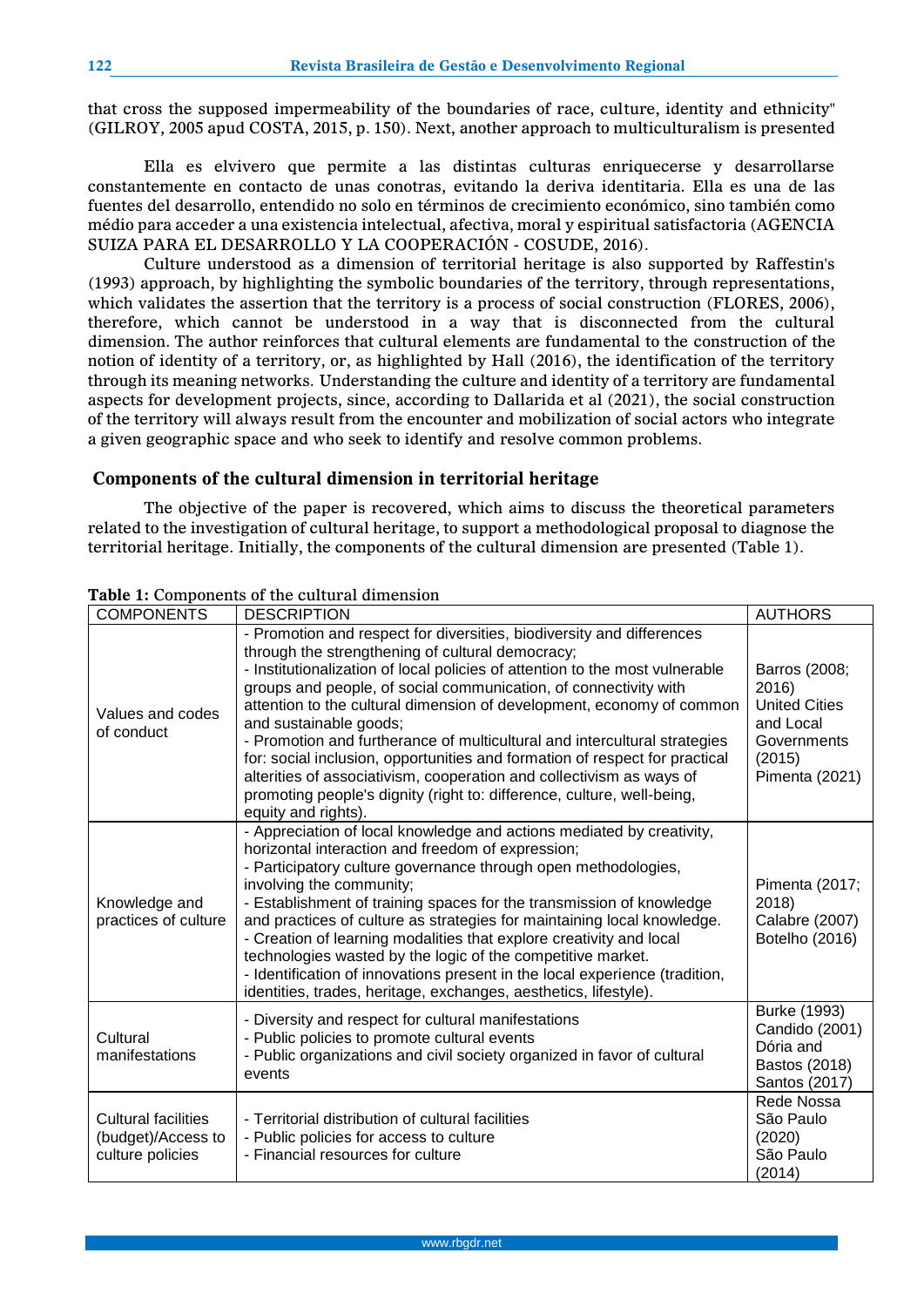| Media structure  | - Presence of network vehicles<br>- Internet access<br>- Presence of public, educational and community stunts<br>- Production of local and regional media content | Mancini (2004).<br>Peruzzo<br>(2008).<br>Deolindo<br>(2019).<br>Kleine (2013). |
|------------------|-------------------------------------------------------------------------------------------------------------------------------------------------------------------|--------------------------------------------------------------------------------|
| Creative economy | Job and income generation based on culture                                                                                                                        | Kings (2009).<br>Mirshawka<br>(2016).                                          |

Source: elaborated by the authors, 2021.

#### a) Values and codes of conduct

There is a constant effort by the United Nations (UN) to aggregate successful local experiences involving the theme of culture within certain development parameters, which, not without tensions, contradictions and controversies, establish values and normative statutes for organizational conduction to cities. From this context, United Cities and Local Governments – UCLG (CGLU, 2015) brings a set of principles, guidelines and strategies that underlie actions development through culture.

Applied to the cultural dimensions of territorial heritage, it can be characterized as the identification of powerful values that shape an agenda of actions and, if translated to the reality of regions in the process of development in Brazil, based on the notes in Pimenta (2021), it is possible to glimpse the support foundations that can structure and leverage the institutionalization of municipal cultural policies, without losing sight of the issues of cultural diversity and biocultural diversity (BARROS, 2008; 2016), in terms of normativity and collective propositions (solidarity, cooperative, associativism, participation, autonomy). It is necessary to typify and characterize the main expressions and/or manifestations in terms of values, codes of conduct and cultural traditions present in the place.

The Conjugation of interconnected, interdependent and correlated values in the field of cultural, ecological, social and economic disputes, connected with policies of continuities that go beyond the dichotomous order of market *versus* state are fundamentals (principles) that should guide conduct (practices, actions, prospecting), considering that there is an emergence of experiences, synergies and transformation partnerships brought about by different interlocutors.

In other words, there is the capacity of the economy to harmonize local resources, through culture, in its broadest sense so far imagined (or hegemonic), to promote development that incorporates distribution, security and integral economic stability to create access to employment, income generation and social inclusion, as opposed to economic growth.

b) Knowledge and practices of culture

The place is a living and dynamic space, rich in cultural resources, often neglected by governance choices. These choices can make it unfeasible to value the knowledge and practices of the place, but the association of culture with development can also highlight the "things" of the place (things in the sense of identified material and immaterial goods), as researched by Pimenta (2017) and Pimenta *et al* (2018).

In the research by Calabre (2007) and Botelho (2016), within a balance carried out by both (keeping the interests and issues of each proposal), they point out the perspectives and challenges of cultural policies in Brazil and explain the emphasis placed on the culture development agenda. Therefore, elaborating territorial heritage plans implies, above all, recognizing the actors, instituted or not, who understand what culture will be and dispute the organization, choice and direction of this agenda.

It is a primordial principle of the culture agenda, as a disputed field, to enable citizens to actively exercise their rights, with participation and dialogue as a guiding criterion, in the sense of direct action in collective decisions regarding the totality of the dimensions of common life, emphasizing location, culture, identity, creativity, diversity, biodiversity, access to knowledge, responsibilities, the rights and freedoms.

In terms of the dimensions of culture applied to territorial heritage, the conjugation of values, beliefs, languages, knowledge, arts and wisdom that, individually or collectively, should favor the promotion of meaning to local, everyday and symbolic things. Favoring, in turn, should also allow for the appreciation of the diversity, freedoms and potential of the territory, allowing for other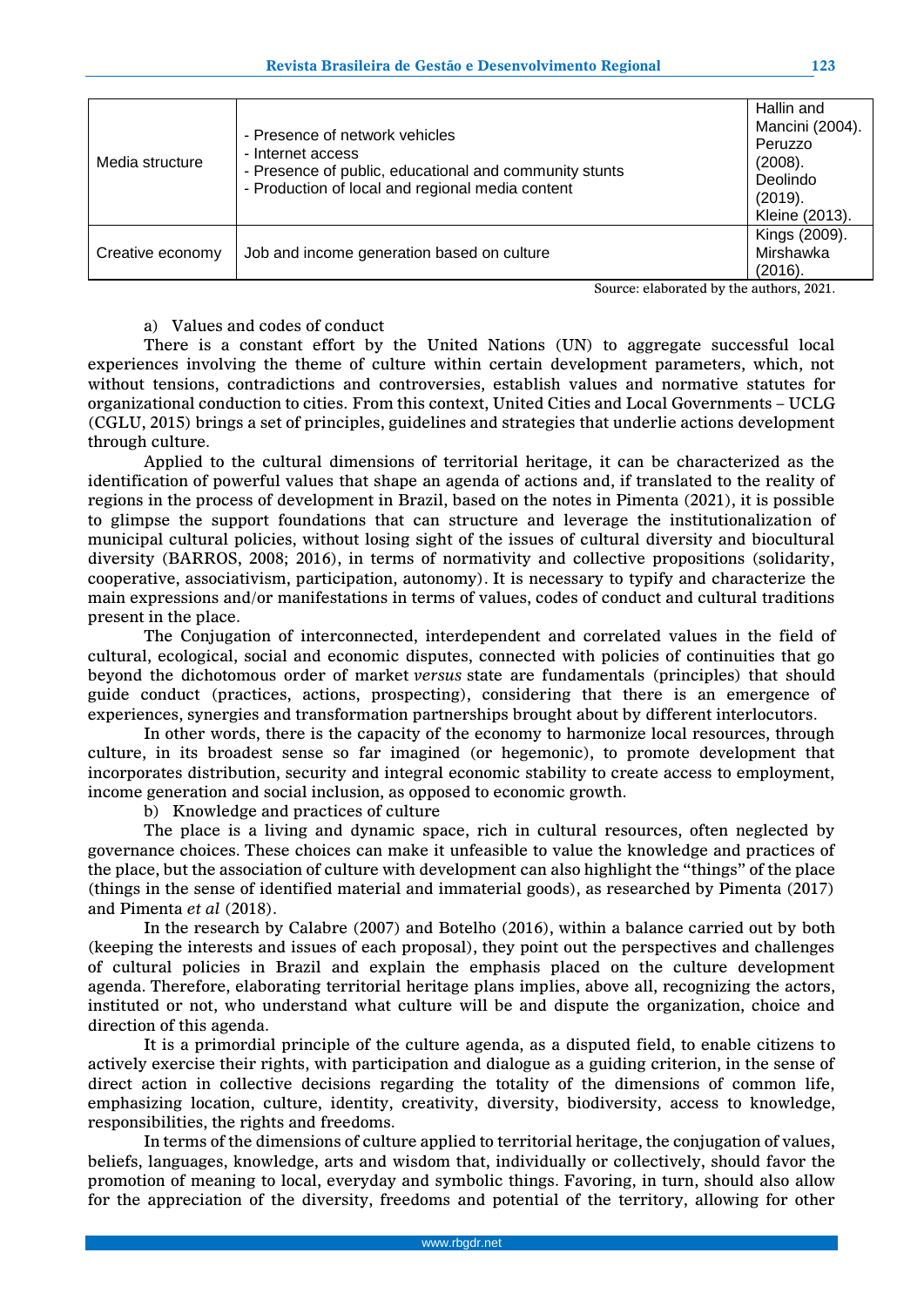development platforms that perceive, interpret and transform reality, especially in situations of vulnerability.

c) Cultural Manifestations

Cultural manifestations are established in time and space as a result of historical processes. The social experiences underlying cultural manifestations are based on the relationships established in the territory and shape them. The delineation of cultural manifestations in the territory is a dynamic, dialectical process, which results in the dual condition of cultural manifestations in the territory, as they contribute to its existence and are simultaneously recognized for their links with it. Research on territorial development necessarily incorporates cultural manifestations for their contribution to sustaining the practices that define the territory, due to the potential for identification between social actors and the territory.

Cultural manifestations are inserted and maintained in the territory based on practices that concern them. Understanding the territory in terms of cultural manifestations implies recognizing its association with the practices that enable its reproduction and produce the identification of social actors with the territory. The complexity of this process transforms culture and the territory itself based on the dialectical relationship between cultural manifestations, cultural practices and the impact of the processes of reproduction of material life. Probably, the main risk when it comes to incorporating cultural manifestations due to investigate territorial heritage and its relationship with the development process is the idealization of culture, the consequent alienation of the historical process. This care is fundamental for the perception that cultural manifestations are part of the flow of historical relationships that produce the cultural heritage itself. From this perspective, it is necessary to understand how social relations linked to cultural heritage and expressed in cultural manifestations are transformed over time.

The situation regarding social acceptability and valuation and/or recognition as elements of territorial identity, values, and codes of conduct or traditions is highlighted.

Peter Burke (2010) and Antonio Candido (2001) when investigating popular culture in different contexts, note how the change in the conditions of reproduction of material life alters cultural manifestations and, therefore, its practices. Thus, it is necessary to understand that the preservation of cultural manifestations implies the recognition of the historical conditions related to their production, as well as the articulating mechanisms of their practices in the territory associated with their identification with social actors, without the pretense of defining themselves an idealized parameter disconnected from social dynamics. Recognition of endogenous characteristics is essential. An example concerning this debate is the popular country culture present in the state of São Paulo and covering other territories in the country, identified as *paulistânia* (DÓRIA & BASTOS, 2018). The transformations of recent decades have profoundly altered the reproduction of rustic popular culture in territories characterized by its presence, which does not mean disappearance, but new conditions for the exercise of cultural manifestations and their practices concerning the historically constituted cultural heritage (SANTOS, 2017). The challenge is to measure how changes in cultural practices have produced new forms of social identification between the population and the manifestations present in the territory. Based on this recognition, it becomes possible to draw up public policies relevant to the relationship among cultural heritage, cultural manifestations and cultural practices in the territory.

Territories in which different cultural manifestations coexist and dialogue, in which there are spaces and public policies that support its perpetuity, and that transform such manifestations into assets to enhance the territory, converge with the perspective of territorial heritage and the perspective of territorial development.

d) Cultural equipment (budget)/Access to culture policies

Recognizing the conditions for the reproduction of culture in the territory makes it possible to plan and implement public policies for culture through knowledge of how cultural practices and experiences are articulated. Access to culture as a mechanism for preserving and associating cultural heritage with the development process requires the formulation of public policies for culture in the territory. As an example, we present the master plan for the municipality of São Paulo, which establishes special cultural preservation zones.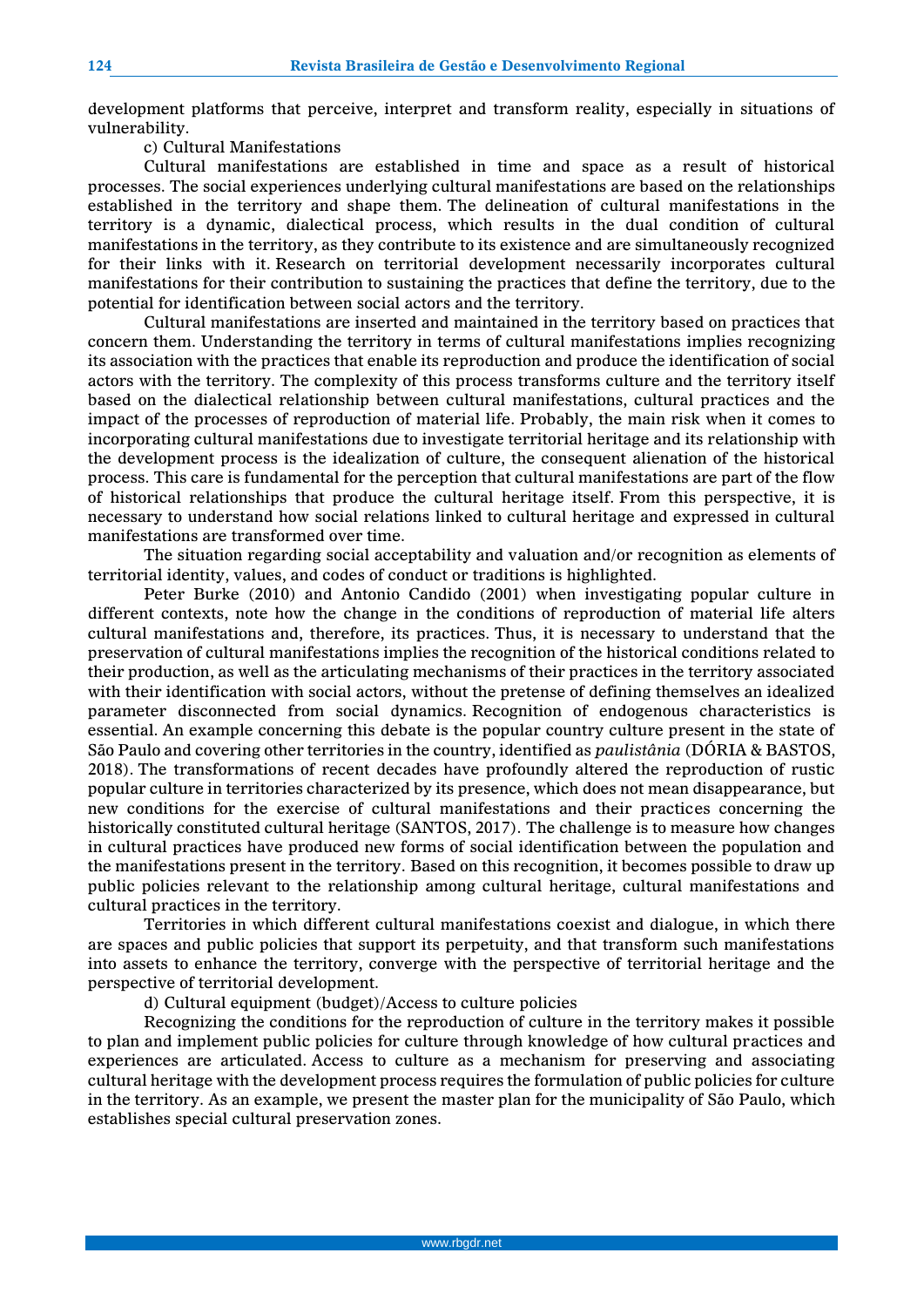**Figure 1:** São Paulo Master Plan 2014



Source: São Paulo (2014).

Despite the fact that culture is included in the municipality's MP, there are still inequalities in territorial distribution and access to cultural facilities. According to the Inequality Map (REDE NOSSA SÃO PAULO, 2020),

The city's average of public cultural facilities is 2.09. However, 18 districts do not have any equipment, whether municipal or state. Furthermore, 70 districts do not even have a cultural center, house or cultural space. Yet 81 do not have a museum; 73 do not have concert halls and concert halls; 53 do not have movie theaters; and 58 do not have theaters.

From this perspective, the constitution of cultural facilities and effective fostering mechanisms regarding the association with development implies considering the involvement of the population that is connected to cultural practices in the territory. The complexity of this process corresponds to the need not to alienate social actors who, with their practices, ensure, even under different conditions in the past, the permanence of cultural practices.

The commitment to ensuring the preservation of cultural practices associated with cultural heritage and development implies the creation of spaces of popular representation for their effective contribution to the formulation of public policies that incorporate endogenous experiences and expectations, to avoid the risk of insufficient proposals detached from the local reality. Treating agents of popular culture as passive, without effective science about the processes of constitution and relationship of culture with the territory implies the risk of failure in associating development and cultural heritage from a territorial perspective. Thus, the connections between cultural manifestations, historical process and territory can be delineated from the perception of contemporary conditions and their links with the current context, which incorporates the impact of structures absent in the past, such as the media, able to adapt the territory with new possibilities compared to the long-term process delineating historical experiences. The territorial distribution of cultural facilities is one of the aspects to consider when analyzing this variable.

e) Media structure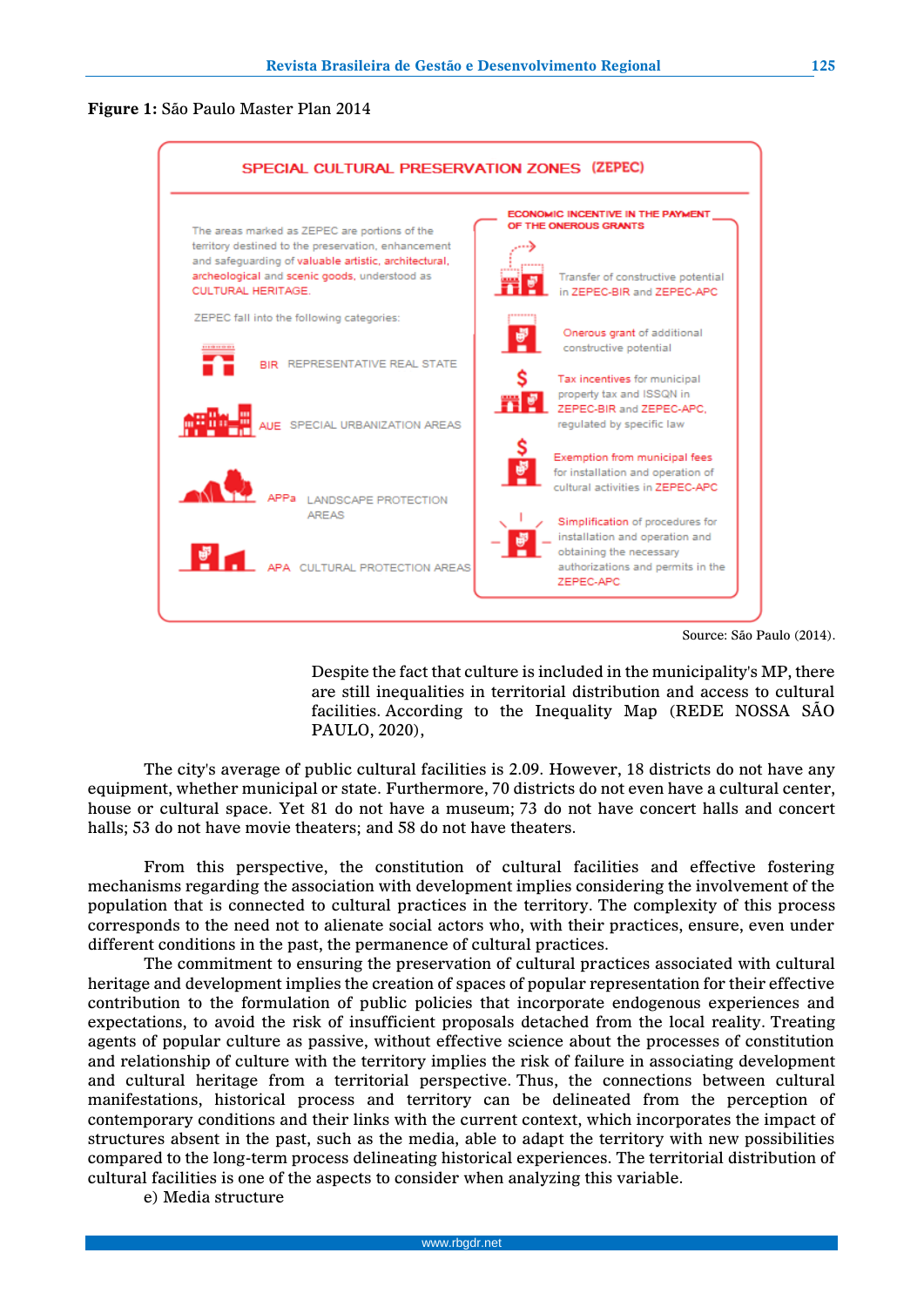The approach to the role of the media in development processes is justified by the intensive presence of mediated communication flows in contemporary society, enhanced by communication and information technologies based on digital technology.

The relationship between communication and development has been established since the 1960s, in a media scenario led by the mass media. Schramm (1970) and Lener (MACHADO, 1970), pioneers of the debate, presented a diffusionist approach based on modernization, as pointed out by Servaes (2007), which was gradually overcome due to the transformations in both communication and the concept of development.

The dialogic approach gained dimension, especially in Freirian studies, with a focus on social change.

En lugar del énfasis en la persuasión y en la transmisión de informaciones y conocimientos desde afuera, la comunicación para el cambio social promueve el diálogo, el debate y la negociación desde el seno de la comunidad; e. los resultados del proceso de la comunicación para el cambio social deben ir más allá de los comportamientos individuales, y tomar en cuenta las normas sociales, las políticas vigentes, la cultura y el contexto del desarrollo (DAGRON, 2011, p.33).

However, the difficulty in overcoming an approach to communication as a development tool, an instrumental view, is still noted, as pointed out by Barranquero-Carretero, Sáez-Baez (2015). The conception adopted in this paper understands communication as a structural element of development. The evidence that supports such an approach appears in several aspects, supported by Castells (2009), in which communication acquires a leading role in today's society, called information society, which operates in a structured network system. This structure reconfigures and impacts the economy, business models, and innovation processes. The effect of information and communication technologies (ICT) on development is addressed by Kleine (2013) and Heeks (2006). Kleine (2013), specifically, emphasizes the conditions and possibilities for ICT to expand people's capabilities and freedom, according to the approach proposed by Sen (2000).

Unforeseen effects also impacted society, such as the case of **fake news**, which directly affect political electoral processes, immersed in the phenomenon of after-truth, defined by D'Ancona (2018) as the choice and acceptance of narratives that bring security emotional in an environment of misinformation due to informational excess.

The role of communication for development and its relationship with local culture is highlighted.

> Una comunicación con sensibilidad cultural se construye a base de recursos locales. La C4D elaborada con el saber y el sabor domésticos despierta más interés y refleja mejor el sentir local que las campañas más sofisticadas, diseñadas por expertos reputados en capitales lejanas (AGENCIA SUIZA PARA EL DESARROLLO Y LA COOPERACIÓN – COSUDE, 2016, p.14).

The way a country's media system is structured is fundamental, as it has a close relationship with how territories will relate to macro (vertical) and local (horizontal) communication processes. Hallin and Mancini (2004) analyze the media structures and systems of countries, as well as the approach to the political economy of communication, and identify the existence of a strong correlation between the movements of economic globalization and structural change in communication systems. In the Brazilian case, according to Lima (2004), the country's communication model was created in a period of conservative modernization, which resulted in a concentration of media ownership, in the inequality of access to the media (CGI, 2020; SECOM, 2016; INSTITUTE FOR THE DEVELOPMENT OF JOURNALISM, 2019), factors that are barriers to development.

Although it is evident in the scientific literature that only the technological increase in the means of communication does not necessarily result in improvements in the processes towards the development of a society, communication rarely appears as a structural element in development plans (CARNIELLO; SANTOS, 2021). In the understanding proposed in this work, communication is one of the variables that compose the cultural dimension of territorial heritage and, therefore, a structuring element.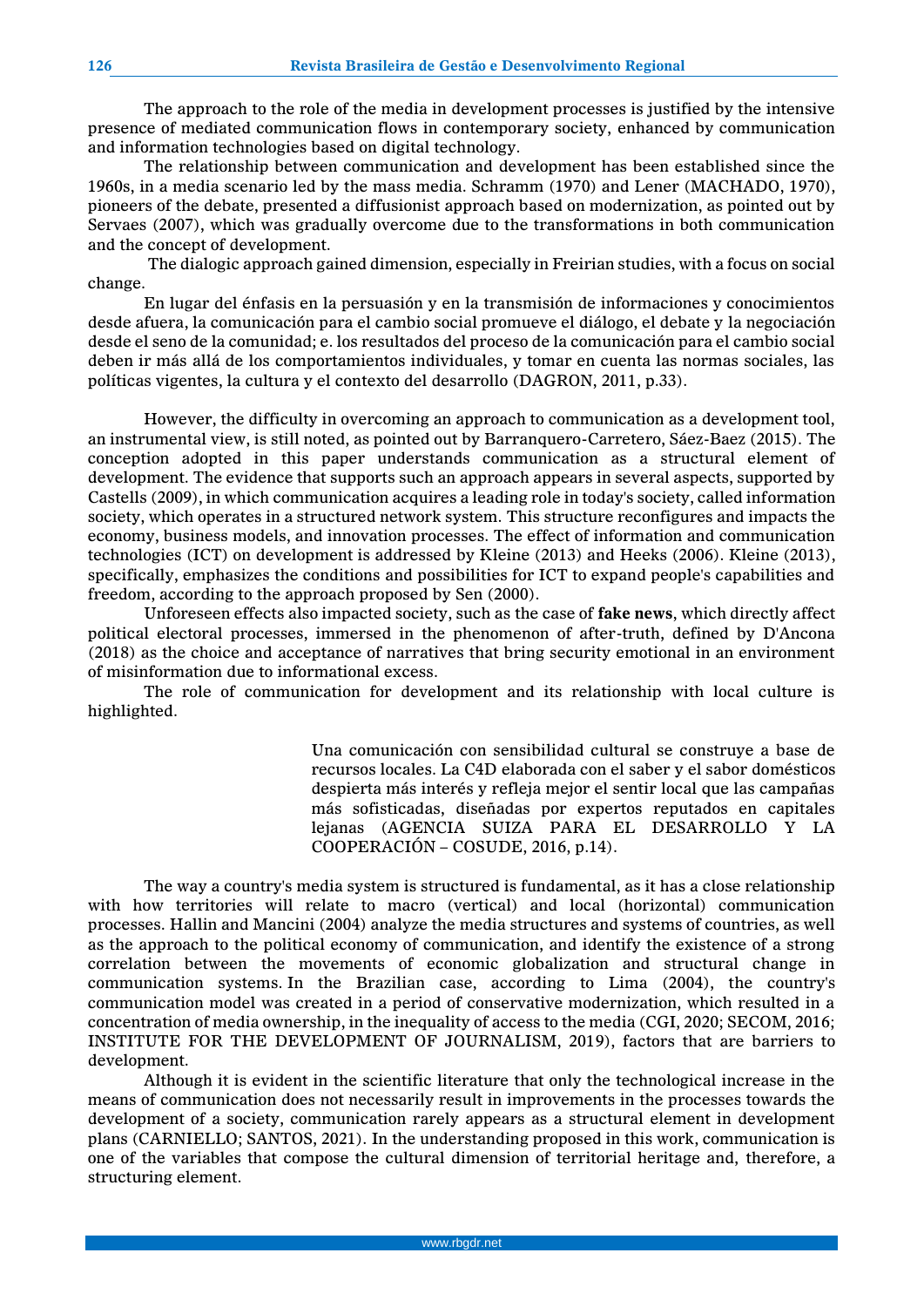Questions about regional media, its role, structure and territorial distribution (DEOLINDO, 2019) are fundamental aspects for understanding cultural dynamics, in addition to understanding the type of content produced by regional media.

f) Creative Economy

One of the ways to activate cultural heritage is through the creative economy. In this component, the interface with the productive dimension of the territory is evidenced, which highlights the systemic perspective in the analysis of territorial heritage.

The creative economy "[...] has creativity, art and culture as its raw material; it is related to intellectual property rights, in particular copyright; it is a direct function of a creative value chain" (MIRSHAWKA, 2016, p.3).

Reis (2009) observes that several cities have stood out in the global scenario, having culture as a driving force, generating financial resources, generating employment and income, and promoting tourism. The cultural dimension assumes a prominent position, understood as an important item in strategic planning in creative cities. "If by itself it does not support a process of transformation, it is, however, a fundamental element to guarantee the differentiation and permanence of changes" (REIS, 2012, p.91).

It is understood that territories that transform their cultural heritage into a way to generate employment and income, therefore linking it with the productive dimension, manage to promote development based on specific and endogenous elements.

## **Method**

The research adopts a qualitative, exploratory approach, by proposing a method for diagnosing the cultural heritage of a territory.

To support the method, an attempt was made to create a measurement scale, based on the concept and social indicators, which are understood to refer to a certain aspect of social reality, according to Januzzi (2001). "Measurement is a representation process, relating some aspect of the real world with symbolic systems" (SILVA JÚNIOR, 2014, p.3). The proposal was to generate an index to identify the stage of activation of culture in a territory.

The theory of measurement in social and behavioral sciences, such as Administration, Psychology and Sociology, has advanced in its studies to propose alternatives that can more adequately measure its variables, some of which have an abstract content [...] .(SILVA JUNIOR, 2014, p.03)

For this, the following steps were:

a) elaboration of a framework of components of the cultural dimension (Table 1), during the development of the theoretical framework, based on previously existing concepts and theories.

b) elaboration of a table with primary data collection techniques for each of the components suggested for the cultural dimension.

c) proposition of a 5-point scale for each of the components identified as components of the cultural dimension.

e) generation of an index that portrays the level of cultural activation in a territory.

To build the scale and, consequently, the cultural heritage activation index, the following elements were considered.

1) the variable (property to be measured – examples: intelligence, memory, temperature);

2) the attribute (the degree or modality in which the measured property manifests itself – examples: low, medium, high);

3) the value (how to numerically express the attribute - example: 1, 2 and 3

4) the relationship or link between the various values of the variable (BERMUDES et al, 2016,

p. 9)

It is noteworthy that the proposed index is a subjective composite indicator, according to Jannuzzi (2001), as it is qualitative in nature. The measures are built based on the assessment of experts regarding different aspects of reality, raised in surveys.

# **Results and discussion: methodological proposal for diagnosing the cultural dimension of a territory**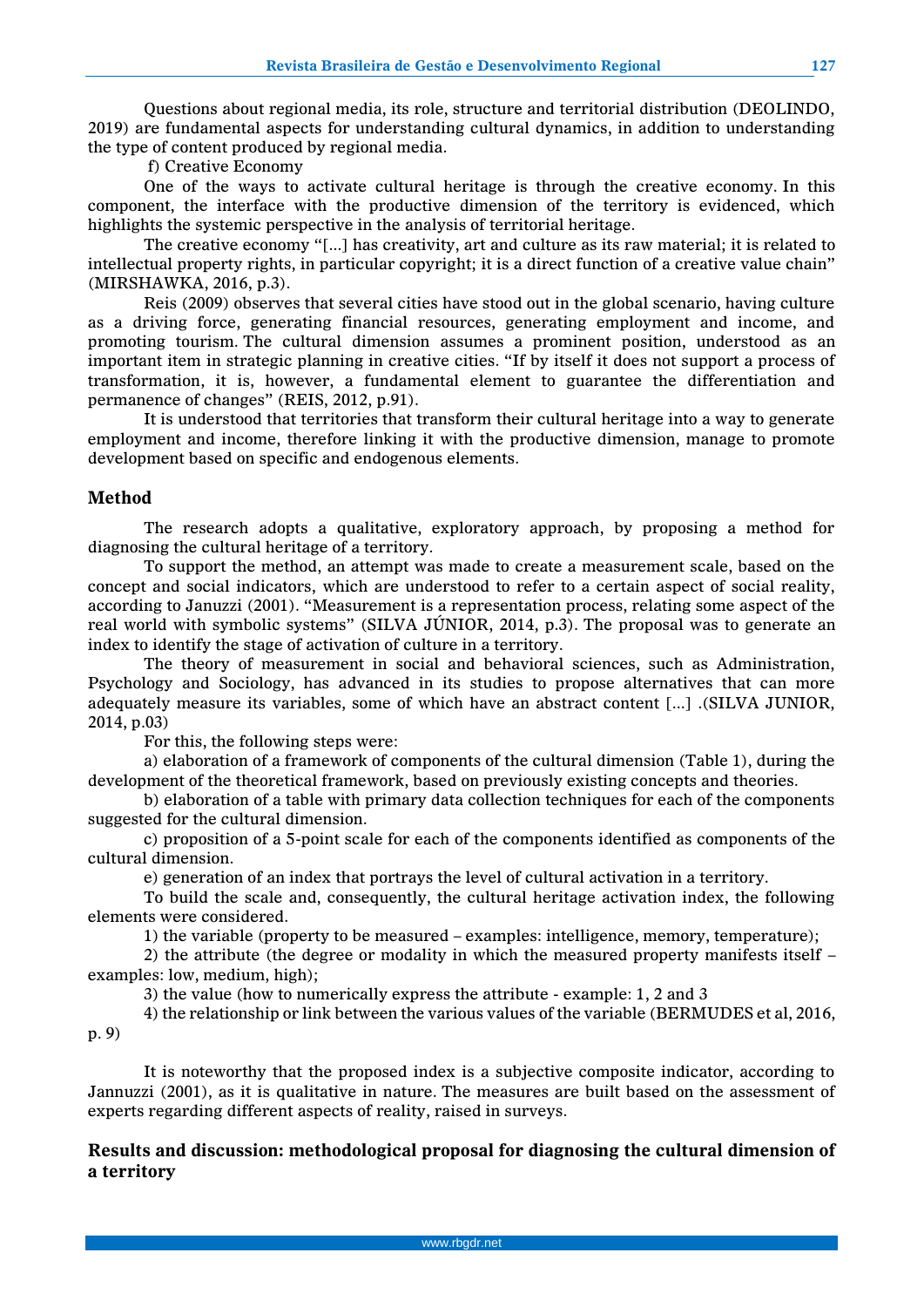The understanding of culture in a territory necessarily requires the collection of primary data, due to the particularity and dynamism inherent to the concept of culture. To understand the phenomenon in a systemic way, a mixed approach of primary and secondary data collection is necessary, which allows data triangulation. The data collection techniques proposed in Table 2 are based on Duarte and Barros (2012).

| <b>COMPONENTS</b>                      | DATA COLLECTION TECHNIQUE                                        |
|----------------------------------------|------------------------------------------------------------------|
|                                        | Field observation of cultural groups.                            |
| Values and codes of conduct.           | Semi-structured interviews with representatives of cultural      |
|                                        | groups.                                                          |
| Knowledge and practices of             | Field observation to social groups.                              |
| culture.                               | Semi-structured interviews with representatives of social        |
|                                        | groups.                                                          |
| Cultural manifestations.               | Documentary – formal records of public institutions.             |
|                                        | Semi-structured interviews with representatives of society.      |
| Cultural facilities (budget)/Access    | Documentary - formal records in public institutions; analysis of |
| and distribution to cultural policies. | legislation and public documents; consult the transparency       |
|                                        | portal.                                                          |
| Media structure.                       | Documentary – formal records of the media; content analysis.     |
| Creative economy.                      | Documentary - formal employment bases.                           |
|                                        | Interview with workers in the creative economy.                  |

Source: elaborated by the authors, 2021.

With the proposed data collection techniques, a physical-statistical survey based on official data and identification of aspects related to values, codes of conduct and cultural traditions and to the historical and cultural trajectory of the communities are contemplated through the document design.

Once the data is collected, qualitative analysis is necessary to assign scores according to scales created specifically for the purposes of this model, as shown in Figure 2.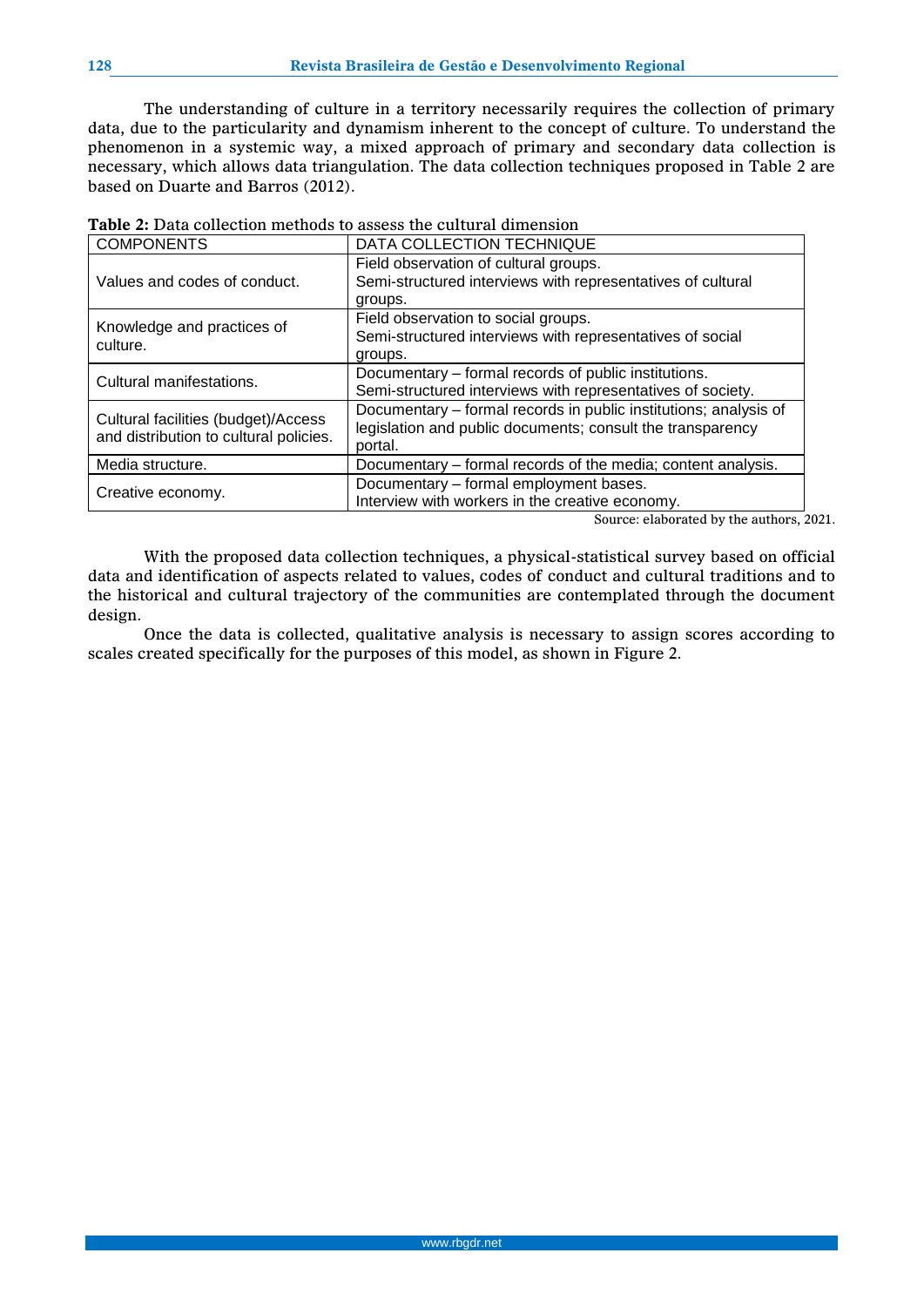

Source: Prepared by the authors, 2021.

After analysis and scoring, the average is calculated. The result will allow us to identify the level of activation of the territory's cultural heritage, and therefore how the cultural dimension of the territory is articulated as a vector of development.

## **Final considerations**

The paper aimed to define methodological designs to identify the components of the cultural dimension that include the territorial heritage. The breadth of the proposal was considered in terms of the methodological resources needed to substantiate the research on the specificities of each territory and, at the same time, enable the formation of a set of concepts and procedures corresponding to the consolidation of the field of knowledge relevant to territorial development.

Researches on territorial development result from the perception of the particularities of each territory and the improbability of achieving homogeneous conditions for development. This finding reflects the consolidation of debates relevant to territorial development in academic and political environments, specifically regarding its multidimensional condition, which is associated with the complex thinking proposed by Morin (1996). Thus, the parameter is to transcend disciplinary or sectoral approaches, when considering their various interrelated dimensions.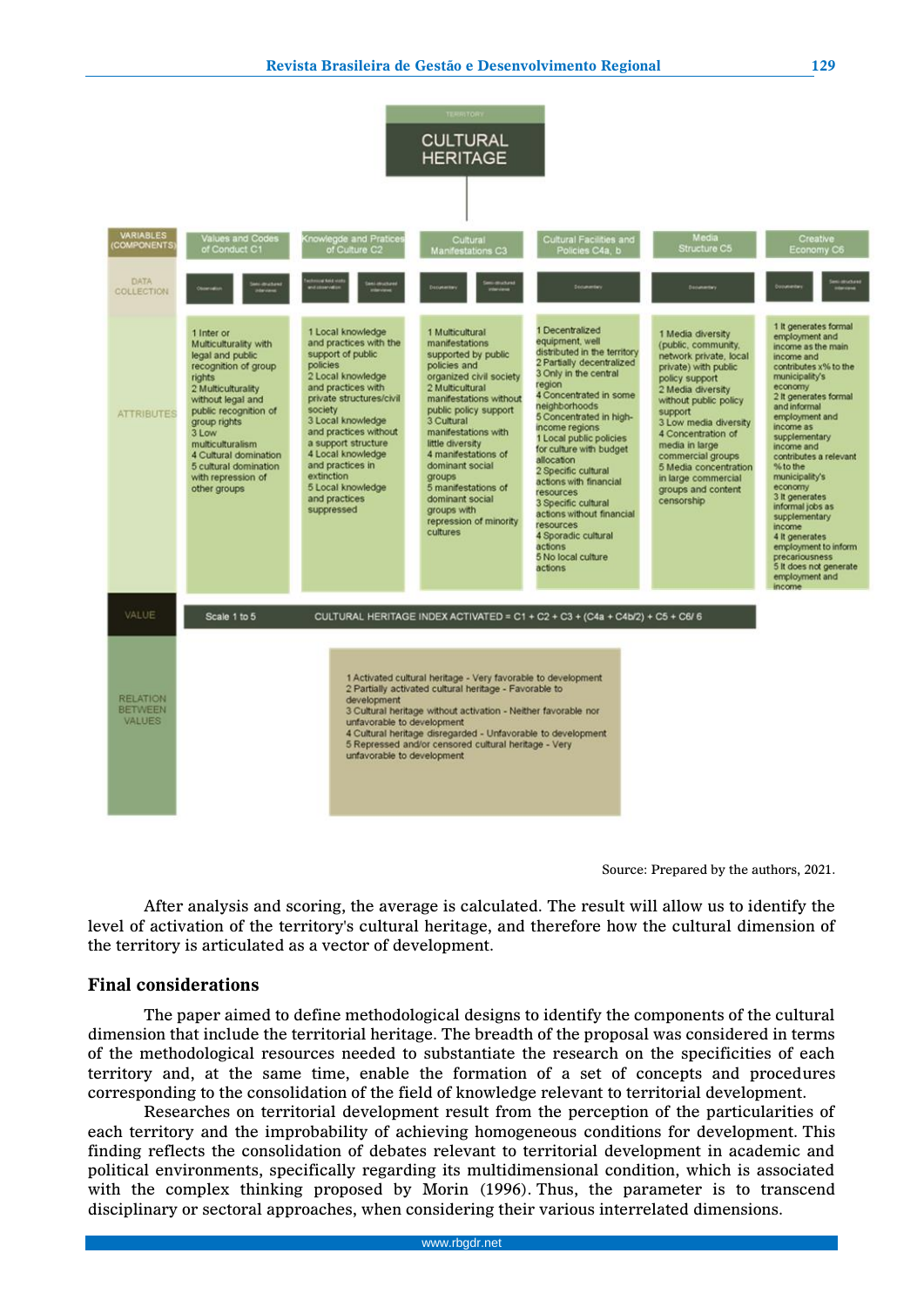Underlying these findings is the perception of the disputed territory in the social, political and economic spheres. The generation of knowledge about the production, circulation and consumption of culture in the territory, considering its conditions of dispute, allows the definition of methodological designs to identify the components of the cultural dimension that make up the territorial heritage, taking into account the structuring dynamics of the territory.

The measurement of culture provides its visibility as a constitutive dimension of the territory. The data collection method for evaluating the cultural dimension makes it possible to identify and measure the respective components for understanding the articulations of this constitutive dimension of territorial heritage. The carrying out of investigations based on the outlined methodology will enable the understanding of how culture interacts with the other dimensions that make up the territorial heritage and its role in disputes over territorial control.

The contributions arising from the investigation of the interactions between the dimensions that make up the territorial heritage can provide the proposition of strategies and actions concerning territorial development that consider the dynamics inscribed in the territory. The definition of methodological designs to identify the components of the cultural dimension that make up the territorial heritage enables the generation of data and information to implement development policies concerning the particularities of each territory and the other constituent dimensions of the territorial heritage.

# **References**

AGENCIA SUIZA PARA EL DESARROLLO Y LA COOPERACIÓN - COSUDE Comunicación para el desarrollo. **Una guía práctica Ministerio de asuntos externos**. 2016. Disponível em: https://www.eda.admin.ch/dam/deza/es/documents/publikationen/Diverses/Communication-fordevelopment-Manual\_ES.pdf Acesso em: 10 ago. 2021.

BARRANQUERO-CARRETERO, A. SÁEZ-BAEZA. **Comunicación y buen Vivir. La crítica descolonial y ecológica a la comunicación para el desarrollo y el cambio social**. Palabra Clave, v. 18, n.1, p. 41-82. DOI: 10.5294/pacla. 2015.

BARROS, J. M. Cultura, diversidade e os desafios do desenvolvimento humano. In: BARROS, J. M. **Diversidade Cultural:** da proteção à promoção. Belo Horizonte: Autêntica Editora, 2008, p. 15-25. Disponível em:

<http://faa.edu.br/portal/PDF/livros\_eletronicos/enfermagem/Diversidade\_Cultural\_Protecao\_Pro mocao.pdf> Acesso em: 10 de agosto de 2021.

BARROS, J. M. Diversidade Biocultural na Política Cultural Brasileira: Uma Aproximação ao CNC e PNC. *In*: LOPES et al (orgs). **Políticas Culturais e Ambientais no Brasil:** da normatividade às agências coletivas. Porto Alegre: CirKula, 2016. p.13-50.

BERMUDES, W. L. et al. **Tipos de escalas utilizadas em pesquisas e suas aplicações.** VÉRTICES, Campos dos Goytacazes/RJ, v.18, n.2, p. 7-20, maio/ago. 2016 Disponível em: https://essentiaeditora.iff.edu.br/index.php/vertices/article/view/1809-2667.v18n216-01/5242 Acesso em: 07 out. 2021.

BURKE, P. **Cultura popular na Idade Moderna**. São Paulo: Companhia das Letras, 2010.

BOTELHO, I. **Dimensões da cultura: políticas culturais e seus desafios**, São Paulo: Edições Sesc São Paulo, 2016.

CALABRE, L. Políticas culturais no Brasil: balanço e perspectivas. In: RUBIM, A.; BARBALHO, A. **Políticas culturais no Brasil**. Salvador: EDUFBA, v. 2, 2007, pp. 96-100.

CANCLINI, N. G. **Culturas híbridas**: estrategias para entrar y salir de la modernidad. Buenos Aires: Sudamericana, 1995.

CANDIDO, Antonio. **Os parceiros do Rio Bonito**: estudo sobre o caipira paulista e a transformação dos seus meios de vida. 9 ed. São Paulo: Duas Cidades, Ed.34, 2001.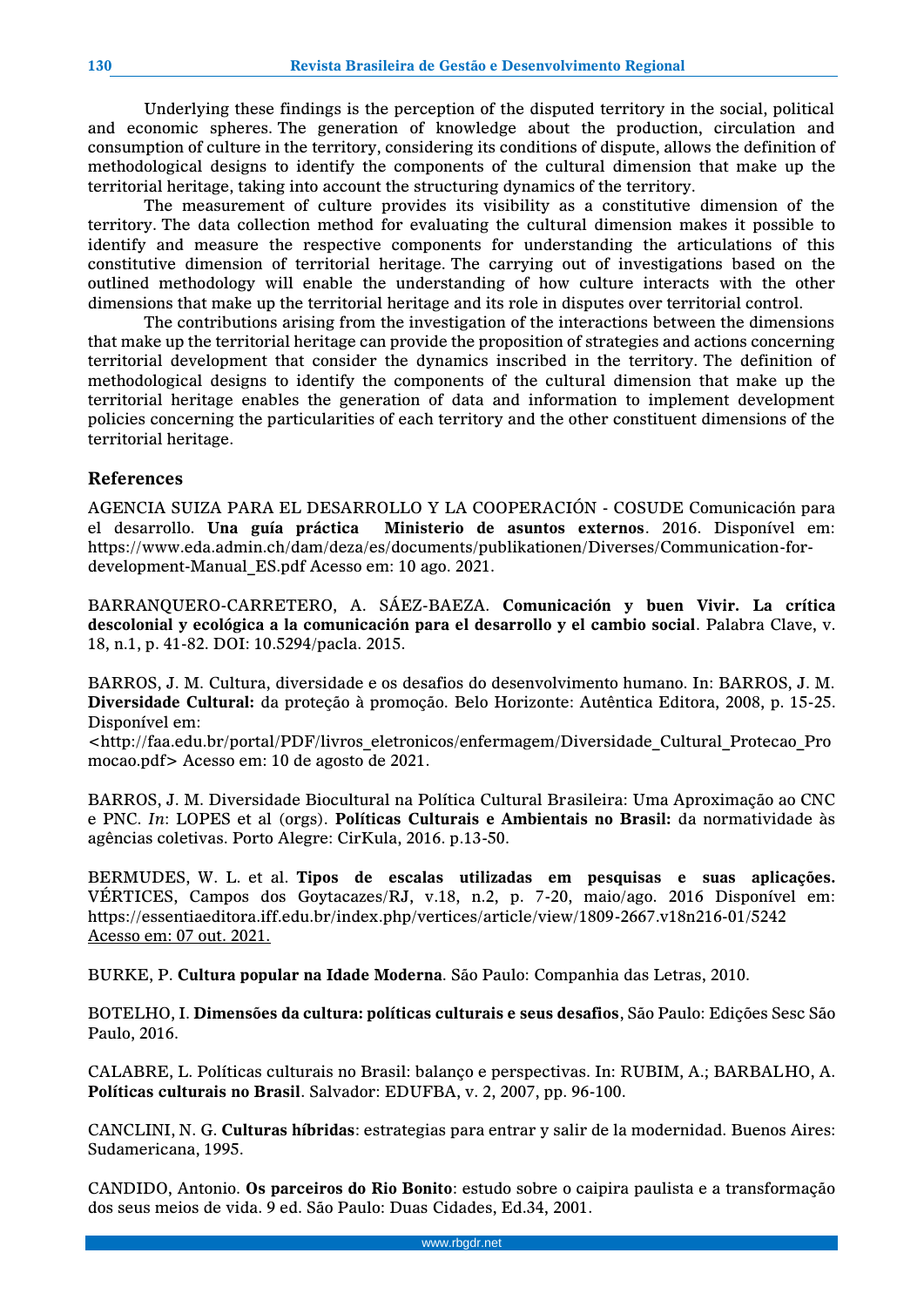CGLU - Cidades e Governos Locais Unidos. **Cultura 21: Ações**, 2015. http://www. agenda21culture.net/sites/default/files/files/documents/multi/c21\_015\_ pt\_1.pdf

COSTA, S. Da desigualdade à diferença: direito, política e a invenção da diversidade cultural na América Latina. **Contemporânea**. v. 5, n. 1 p. 145-165 Jan.–Jun. 2015

DAGRON, A. G. Comunicación para el cambio social: clave del desarrollo participativo. In: GONZÁLEZ, José Miguel Pereira; BRINGE. **Amparo Cadavid Comunicación, desarrollo y cambio social: interrelaciones entre comunicación, movimientos ciudadanos y médios**. 1a ed. -- Bogotá: Pontificia Universidad Javeriana: Universidad Minuto de Dios: UNESCO, 2011.

DALLABRIDA, V. R. Patrimônio Territorial: abordagens teóricas e indicativos metodológicos para estudos territoriais. **Desenvolvimento em Questão**, v. 18, n. 52, p. 12-32, jul. 2020.

DALLABRIDA, V. R.; ROTTA, E.; BÜTTENBENDER, P.; DENARDIN, V. F.; ARENHART, L. O. Abordagem territorial do desenvolvimento: categorias conceituais e pressupostos metodológicos. **GUAJU - Revista Brasileira de Desenvolvimento Territorial Sustentável**, Matinhos, v. 7, n. 1, p. 43- 80, jan./jun. 2021.

DALLABRIDA, V. R.; ROTTA, E.; BÜTTENBENDER, P. L. Pressupostos epistêmico-teóricos convergentes com a abordagem territorial. **Revista Brasileira de Gestão e Desenvolvimento Regional G&DR,** Taubaté, v. 17, n. 2, p. 256-273, mai-ago. 2021.

DÓRIA, C. A.; BASTOS, M. C. **A culinária caipira da Paulistânia: a história e as receitas de um modo antigo de comer**. São Paulo: Três Estrelas, 2018.

DEOLINDO, J. **O negócio da mídia no interior.** Curitiba: Appris, 2019.

DUARTE, J.; BARROS, A. (Org.). **Métodos e técnicas de pesquisa em comunicação.** 2. ed. 6. reimpr. São Paulo: Atlas, 2012.

ETGES, V. E. **Desenvolvimento regional sustentável: o território como paradigma**. Redes. v. 10 n. 3 (2005), p. 47-55. Disponível em: https://online.unisc.br/seer/index.php/redes/article/view/11050 Acesso em: 08 out. 2021.

FAVARETO, A. S. A abordagem territorial do desenvolvimento rural: mudança institucional ou inovação por adição? **Estudos Avançados** (USP. Impresso), v. 24, p. 299-319, 2010.

FELIPPI, Â. C. T.; BRANDT, Grazielle Betina. Aproximações entre estudos culturais e desenvolvimento regional: uma proposta teórico metodológica para estudar a comunicação na interdisciplinaridade. **G&DR - Revista Brasileira de Gestão e Desenvolvimento Regional**, Taubaté, v. 12, n. 4, dez. 2016. Disponível em: [<https://www.rbgdr.net/revista/index.php/rbgdr/article/view/2603/555>](https://www.rbgdr.net/revista/index.php/rbgdr/article/view/2603/555). Acesso em: 08 out. 2021.

FLORES, M. **A identidade cultural do território como base de estratégias de desenvolvimento** – uma visão do estado da arte. 2006. Disponível em: https://pt.scribd.com/document/135006291/FLORES-M-a-Identidade-Cultural. Acesso em: 3 jun. 2017.

FURTADO, C. **Desenvolvimento e Subdesenvolvimento**. Rio de Janeiro: Editora Fundo de Cultura, 1961.

FURTADO, C. **O Mito do Desenvolvimento Econômico**. Rio de Janeiro: Paz e Terra, 1974.

HALL, S. **Cultura e representação.** Rio de Janeiro: PUC-Rio; Apicuri, 2016.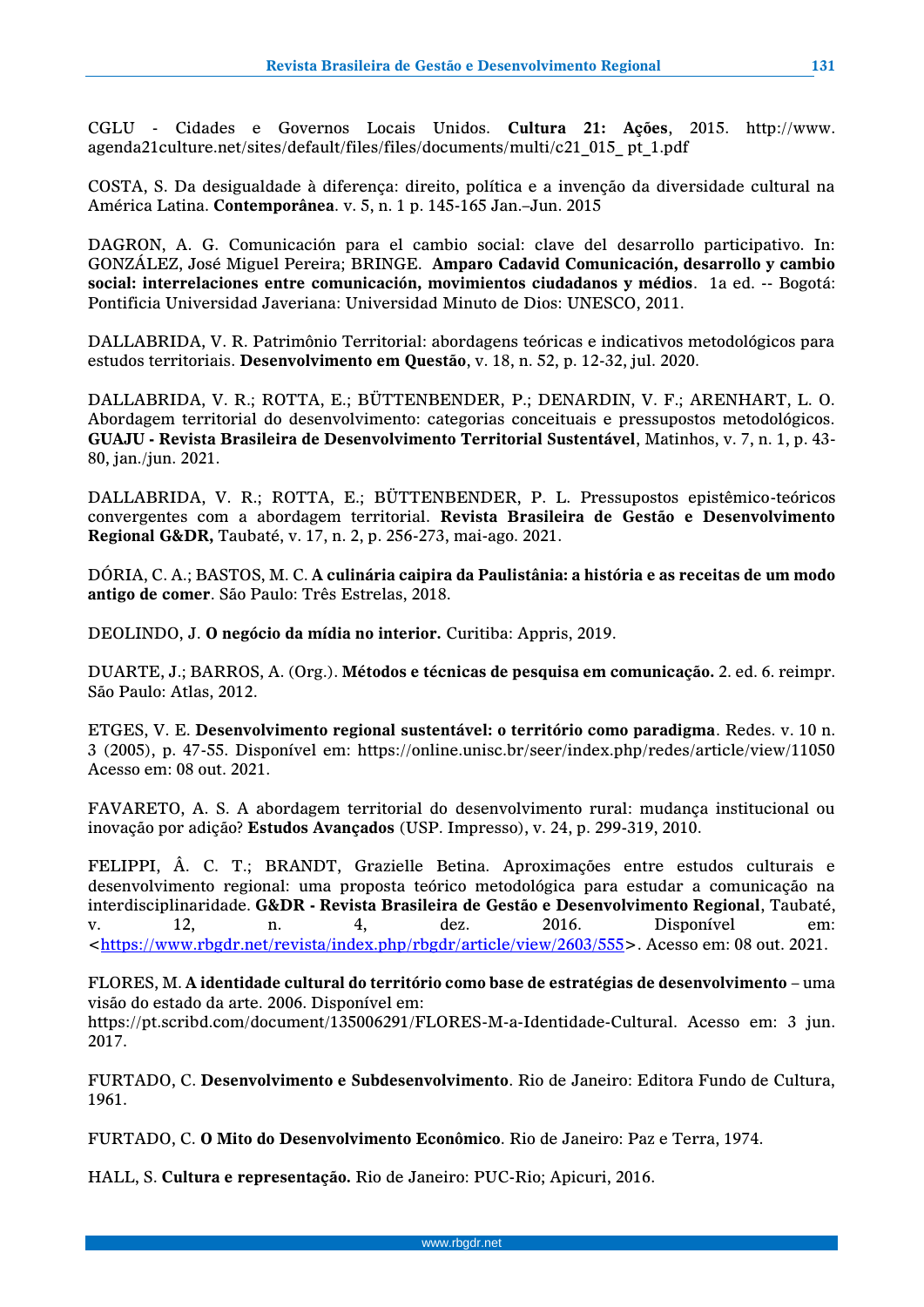HEEKS, R. Theorizing ICT4D Research. **The Massachusetts Institute of Technology Information Technologies and International Development**. Volume 3, Number 3, Spring 2006, 1–4

JANNUZZI, P. de M. **Indicadores Sociais no Brasil**: conceitos, fontes de dados e aplicações. Campinas: Editora Alínea, 2001.

KLEINE, D. **Technologies of Choice?** ICTs, development, and the capabilities approach. Cambridge/ London: MIT Press, 2013.

MACHADO, L. P. Alcance e limites das teorias da modernização. **Rev. Adm. Empres.** 10 (3), Set 1970. Disponível em: https://doi.org/10.1590/S0034-75901970000300008 Acesso em: 15 out. 2021.

MIRSHAWKA, V. **Economia criativa**: fonte de novos empregos. vol.1. São Paulo: DVS, 2016

MORIN, E. O **problema epistemológico da complexidade.** 2. ed. Lisboa: Europa-América, 1996.

NACIONES UNIDAS **Observación general Nº 21** Derecho de toda persona a participar en la vida cultural (artículo 15, párrafo 1 a), del Pacto Internacional de Derechos Económicos, Sociales y Culturas) 2010. Disponível em:

https://www.acnur.org/fileadmin/Documentos/BDL/2012/8793.pdf Acesso em: 06 out. 2021.

PECQUEUR, B. **Territoire, territorialité et développement:** industrie et territorie – les SPL. Colloque IREPD, Grenoble, outubro, 1992.

PEDELIENTO, G.; KAVARATZIS, M., Bridging the gap between culture, identity and image: a structurationist conceptualization of place brands and place branding. **Journal of Product & Brand Management**, 2019. Disponível em: [https://www.emerald.com/insight/content/doi/10.1108/JPBM-](https://www.emerald.com/insight/content/doi/10.1108/JPBM-01-2018-1735/full/html)[01-2018-1735/full/html](https://www.emerald.com/insight/content/doi/10.1108/JPBM-01-2018-1735/full/html) Acesso em: 25 out. 2021.

PERUZZO, C. M. K. **Comunicação nos movimentos populares**: a participação na construção da cidadania. 3 ed. São Paulo: Vozes, 2004.

PERUZZO, C. M. K. **Rádio Comunitária na Internet: empoderamento social das tecnologias**. Revista FAMECOS, v. 13, n. 30, p. 115-125, 14 abr. 2008.

PIMENTA, C. A. M. (2021). Cultura e desenvolvimento. Apontamentos sobre a agenda Cultura 21: Ações. In M. GAMA; P. R. COSTA (Eds.), **Políticas culturais municipais: Análise de documentos estruturantes em torno da cultura**. Braga-PT, CECS, 2021, pp. 207–224.

PIMENTA, C.A.M. As "coisas de Minas": questões sobre Desenvolvimento e Turismo. In: PIMENTA, C.A.P.; PEREIRA, S.B. (Org.). **Turismo e Desenvolvimento: outros caminhos**. Porto Alegre: CirKula, 2017, v. 1, p. 153- 180.

PIMENTA, C. A. M.; SOUZA, N. L.; LIMA, L. P.; FERREIRA, S. M.; OLIVEIRA, S. D. Cultura, políticas e desenvolvimento: as correlações entre o local, o Plano Municipal de Cultura de Itajubá, MG, e geração de renda. **Revista Brasileira de Gestão e Desenvolvimento Regional**, 14(4), 2028, pp. 6-44.

RAFFESTIN, Claude. **Por uma geografia do poder**. São Paulo: Ática, 1993.

REDE NOSSA SÃO PAULO **Mapa da Desigualdade 2020**. Disponível em: https://www.nossasaopaulo.org.br/2020/10/29/mapa-da-desigualdade-2020-revela-diferencasentre-os-distritos-da-capital-paulista/ Acesso em: 06 out. 2021.

REIS, A. C. F. (org.). Cidades Criativas: Soluções inventivas: o papel da copa, das olimpíadas e dos museus internacionais. São Paulo: Garimpo de Soluções; Recife: FUNDARPE, 2010. \_\_\_\_\_\_\_\_\_\_\_\_\_\_\_\_\_\_\_\_\_\_\_\_. **Cidades Criativas**: da teoria à prática. São Paulo: SESI, 2012.